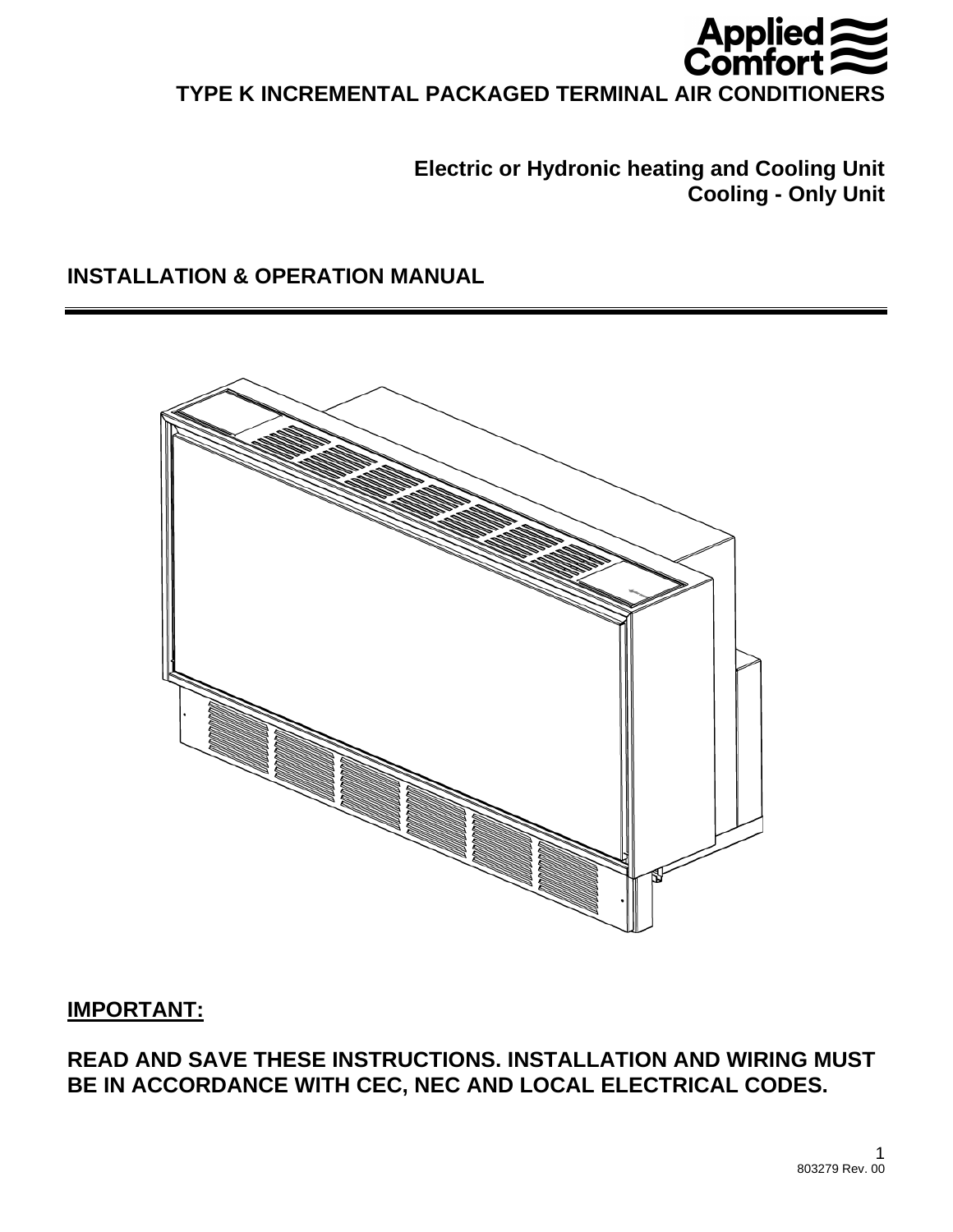# **KEC Series**

**Cooling with Electric Heat and Cooling-only Chassis, Permanently Connected, wired direct** 

## **GENERAL INFORMATION**

**WARNING:** To avoid property damage, bodily injury or death, ensure power is disconnected before any service is attempted. Repairs should be made by qualified service personnel only. The chassis must be installed in accordance with the Authority Having Jurisdiction, and all Local and National Codes, including the National Electrical Code, and the Canadian Electrical Code, as applicable.

#### **FOR EFFICIENT OPERATION**

#### **Air Filter**

Keep air intake filter clean. Units are provided with a washable filter that can be cleaned with soap and water. Inspect and clean the filter a least once a month or more often as conditions dictate. Replace as necessary. A dirty, clogged filter reduces the efficiency of the system. It can also cause erratic performance of controls and can result in damage to the motor, heating element and compressor.

#### **Filter Removal**



Remove two screws from the filter pan and remove. Lift filter out of filter pan and wash. After filter is dry place it back in filter pan and attach pan using the two screws. DO NOT run unit while filter is not installed.

**IMPORTANT:** An improperly maintained filter, or not using a filter, will void the warranty.

#### **Clean Coils**

As part of regular servicing, clean the condenser and evaporator coils at least annually, or more often as dictated by the severity of the particulates and pollutants circulating in the outdoor and indoor operating environments. One suggested method is as follows:





#### **Unimpeded Outdoor Airflow**

Do not block off the outside air flow to the unit. The condenser air inlet and outlet must be free of obstructions, and of any external influence that would cause the hot discharged condenser air to be re-circulated back into the air intakes. Outdoor air is drawn into the condenser section via air intakes on the right and left sides of the rear grill. Hot condenser air is strongly ejected out of the center portion (approximately) of the rear grill, thereby minimizing air recirculation back into the intake areas. Paper, leaves, dirt, or other material blocking airflow, or fouling the condenser coil can impair efficiency and cause serious damage to the compressor.

# **Oiling**

The motors are permanently lubricated and do not require reoiling.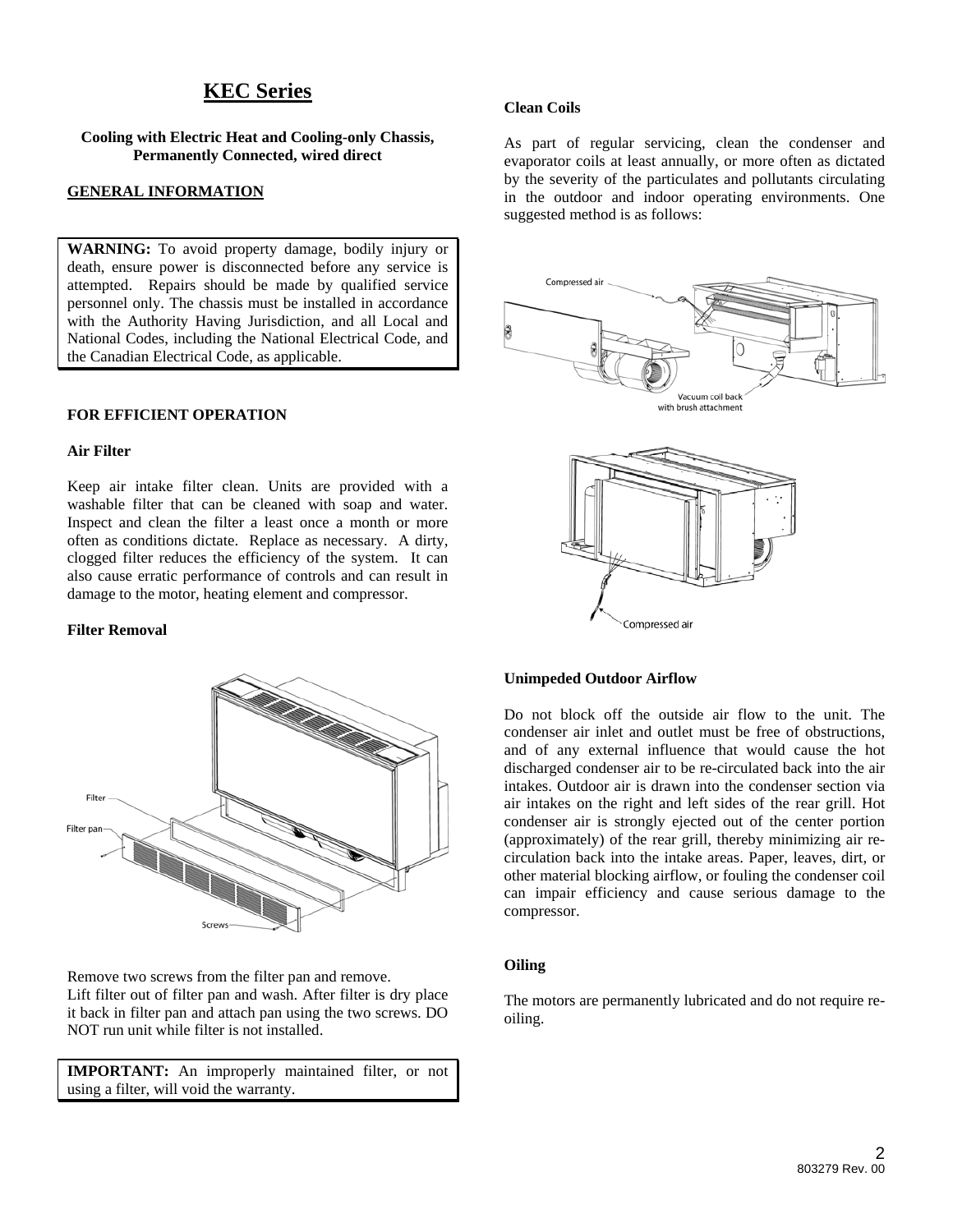#### **Unimpeded Indoor Airflow**

Ensure that drapes, bed, bedspread, and furniture etc. do not block the indoor air discharge and intake air openings, causing a restricted air flow condition through the indoor air handling section of the unit. Do not place articles on discharge grille – especially liquids.

#### **Reducing Load**

To reduce the cooling load, draw drapes or blinds in the summer, to reflect direct rays from the sun.

To reduce the cooling and heating load, keep windows and doors closed when operating the unit.

## **WALL SLEEVE CABINET INSTALLATION:**

Install the wall sleeve cabinet in strict accordance with the wall sleeve installation instructions, which are supplied with the wall sleeve.

# **ELECTRICAL WIRING AND RECEPTACLE**

#### **WIRE SIZING**

A single outlet branch circuit from the main electrical panel to the receptacle in the subbase should be used. Wire sizing shall be in accordance with the minimum circuit ampacity as declared on the unit Rating Plate for the specific chassis. Wire sizing must also take into account any distance from fuse box to receptacle to prevent excessive voltage drops in undersized wires.

**IMPORTANT:** Low voltage to the unit will cause compressor starting problems and decrease the performance and reliability of the compressor.

## **BRANCH CIRCUIT PROTECTION**

The Current Rating of branch circuit protection using a Time Delay Fuse or HACR circuit breaker should also be as declared on the unit Rating Plate, for the specific chassis being installed.

### **Electric Power Wiring**

A 4"x4" electrical junction box is located on the left side of the air collar. Field wiring should be brought to this point for power to the unit. For units with right hand field wiring the junction box should be removed from the collar and field mounted inside the room enclosure. This can be accomplished by removing the bracket holding the junction box and the wire clamps guiding the wires along the dividing wall of the unit. The existing power wires can be shortened as required. Be careful to ensure all wiring is done in accordance with the authority having jurisdiction. All local and National Electrical codes, and the Canadian Electrical Code must be followed.

**WARNING:** To avoid property damage, bodily injury or death, the unit must be used on a grounded power supply only.

## **CHASSIS INSTALLATION**



- 1. Unpack heat/cool chassis from shipping carton. Check for any shipping damage.
- 2. Check the condition of the air seals at the rear (outdoor side) of the wall sleeve. It is important to replace them if they are damaged or missing. For this chassis, the weather sealing between the chassis and wall sleeve occurs at the back of the sleeve. The rear edges around the perimeter of the chassis are squeezed into the seals at the back of the sleeve by compressive force. A downward slope, with the indoor side being higher than the outdoor, in the range of approximately ¼" per foot, should occur if the wall sleeve and unit are properly installed.
- 3. At each end of the condenser coil, there are vertical air deflectors with foam seals applied to them that will engage and "seal" against the rear grille. However, in some cases, such as when an extra deep wall sleeve is used, or some other variation is encountered that prevents the air deflectors from sealing against the outdoor grille, then steps must be taken to add anti-recirculation baffles to prevent hot condenser air from short-circuiting back into the air intakes via the void spaces apparent in behind the outdoor grill.
- 4. Position the chassis in the cabinet and slide into place. Keep the chassis level and square to prevent binding. The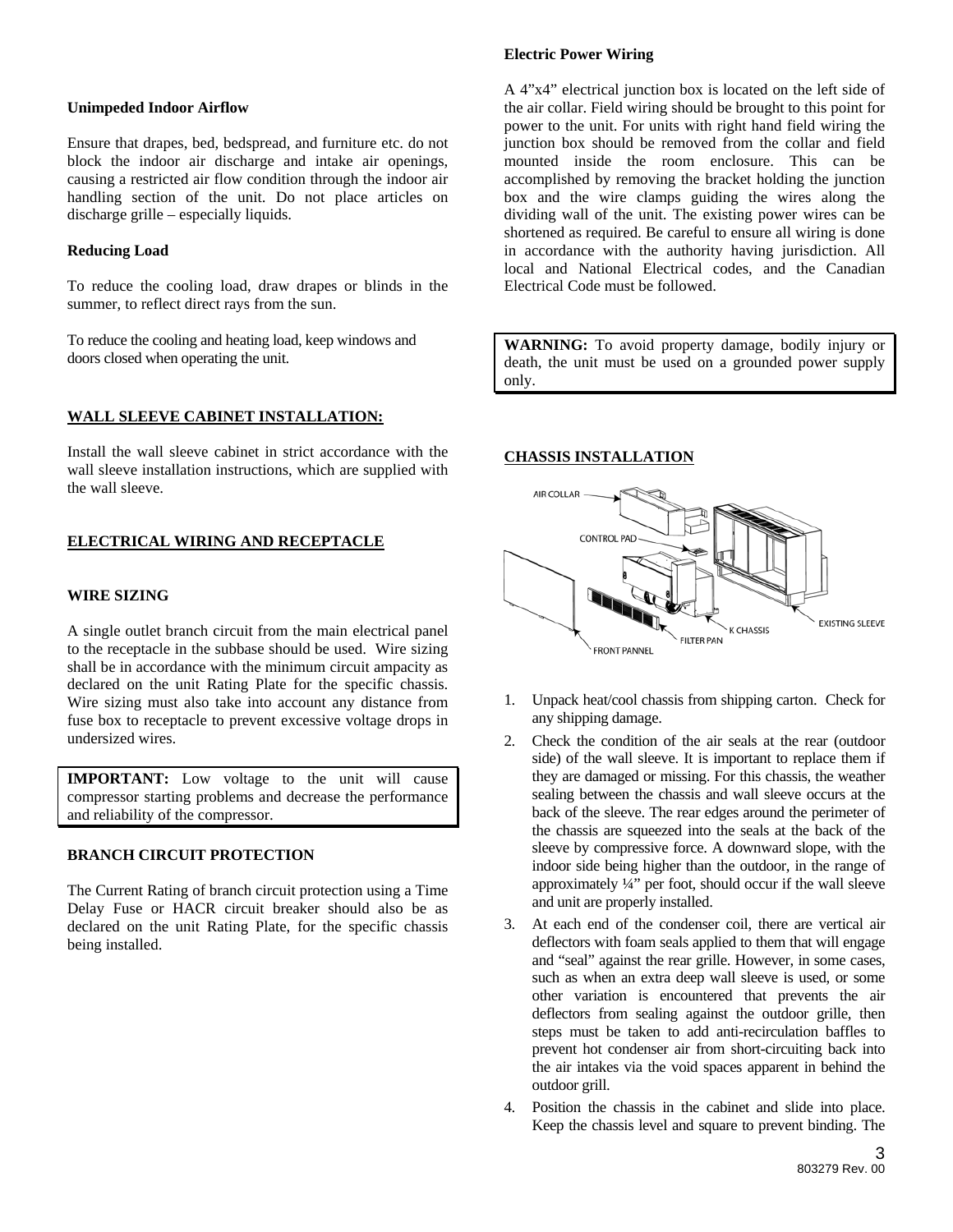chassis must be pushed into the wall sleeve until the back edges of the chassis engage the seals.

- 5. Connect the multi-wire low voltage wiring harness for 24 Volt remote thermostat operation to the mating plug beneath the chassis control box (if applicable).
- 6. Run existing wiring into the provided 4"x4" junction box and attach in accordance to local wiring codes.
- 7. Install the front panel and secure it with the two retaining screws located in its bottom corners.

**WARNING:** Operating the unit without the front panel in place exposes the user to a hazard from rotating parts, potentially resulting in bodily injury. The front panel is intended to be removable only with the use of tools. Always remember to re-install the front panel retaining screws in the bottom corners of the front panel after servicing the chassis.

- 8. Wipe unit cabinet/wall sleeve to remove dirt, etc.
- 9. The unit is now ready for operation, when supplied with power from the distribution panel and wired to a remote thermostat (if applicable).

#### **START-UP CHECKLIST**

Note: Once the unit is installed, it should be checked for proper function by qualified service personnel before turning it over to the User.

- Circuit breakers, wire size, and electrical connections tight and correct
- Filter clean and properly in place
- Condenser air inlet and outlet free of obstructions and short-circuiting of condenser air
- Unit operate for 20 minutes to prove stability
- Controls operation OK
- Unit installed in compliance with all codes and ordinances
- All panels in place and secured with required fasteners
- Mylar overlay applied to cover up touch pad for 24 Volt Remote Thermostat installations.
- Work area clean and free of debris
- Owner or operator instructed on control operation and routine maintenance.

USER CONTROLS - GENERAL

The chassis incorporates electronic controls which are factory-shipped with an active keypad control and display mounted directly to the control panel. The unit functions are controlled by the user by pressing the keys on the keypad, and reading the display. However, the unit also has the latent ability to be field-converted by qualified service personnel for use with a field-supplied 24 volt AC wall thermostat. These instructions will address both unit-mounted control operation, and remote 24 volt AC wall thermostat operation.

### **CONTROL AT THE UNIT, KEYPAD/DISPLAY**

### **THE KEYPAD CONTROL**

Become familiar with the keypad keys as shown in Figure 1.

#### **Display**

Red light emitting diodes (LEDs) display the actual temperature of the air entering the unit at floor level. The display also can also be used to indicate the desired set point temperature for room comfort. It is important to remember that the temperature displayed is the temperature sensed at the unit's indoor air inlet and can be significantly different from the bulk room temperature at a distance from the unit.

#### **On/Off Key**

Each press of the key toggles the unit from an OFF state to an ON state or from an ON state to an OFF state. Heating and cooling functions, as well as the display, and all indicating LEDs except for the fan indicators, are enabled or disabled with this key. When toggled OFF, the control preserves only two modes active; fan-only, and room freeze protection.

#### **Fan Key**

Each press of the Fan Key cycles the fan through three modes of operation; Low Speed, High Speed and Auto. Small LEDs will indicate the mode. The On/Off key need not be ON to operate the fan and set fan speeds. Auto Mode will cycle the fan on and off, and determine the fan speed, in conjunction with the heating or cooling demand.

#### **Warmer Key**

Pressing the Warmer Key will cause the display to show the set point temperature for 3 seconds, and then increases room temperature by 1 degree for every subsequent press of the key.

#### **Cooler Key**

Pressing the Cooler Key will cause the display to show set point temperature for 3 seconds, and then decreases room temperature by 1 degree for every subsequent press of the key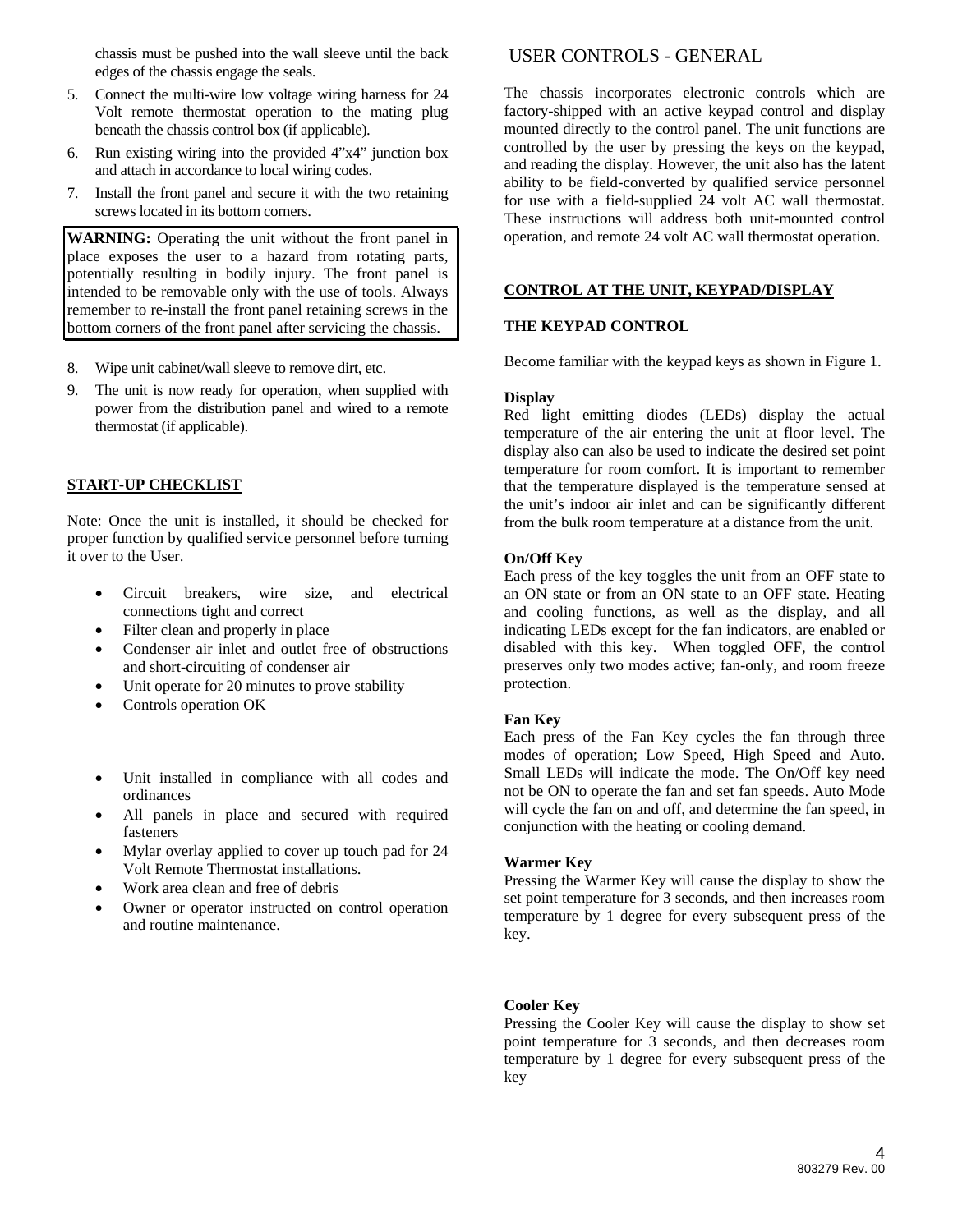# **°F/°C Key**

This key toggles the display between Fahrenheit and Celsius temperature modes, and affects all displayed temperatures.

# **Heat Key**

The Heat Key toggles the unit in and out of heating mode for every press of the key, provided the On/Off Key is ON.

# **Cool Key**

The Cool Key toggles the unit in and out of cooling mode for every press of the key, provided the On/Off Key is ON.





## **OPERATION USING KEYPAD**

When the unit is first plugged in, or when recovering from a power outage, there will be a random 5 to 15 second delay before the electronic control powers up. This minimizes the large electrical surge that would otherwise occur if all units in a building started up at the same time.

## **To Initiate Heating or Cooling Mode**

Press On/Off Key to turn on the LED display and commence full functionality. Push the  $\rm{P}F/C$  Key to obtain the desired temperature scale. Press the Heat or Cool key as applicable, and the current indoor temperature will be shown on the display.

## **Set Desired Temperature**

Press Cooler, or Warmer key as applicable. Each push of the key increases or decreases the set point temperature by 1 degree, as applicable.

## **Set Fan Mode**

Press Fan key to cycle through the fan settings as indicated by the small circular LEDs. Select continuous High Speed fan, continuous Low Speed fan, or Intermittent Fan by selecting Auto. Auto cycles the fan on and off with the calls

for heating or cooling. Auto also sets fan speed according to the amount of heating or cooling demanded. In Auto mode, the fan will start up periodically to establish airflow; air temperature will be sampled, and then the fan will shut off again if there is no demand.

#### **Disable Heating or Cooling, but Initiate Fan-Only**

Press On/Off key to turn off LED display. Press Fan key to cycle through the fan settings as indicated by the small circular LEDs. Select continuous High or Low speed. Do not select Auto, as it will turn the fan off.

# **CONTROL AT THE WALL THERMOSTAT**

## **CONVERSION TO 24V REMOTE THERMOSTAT**

Except for the wall thermostat and thermostat cable, everything is included with the unit to field convert a keypad-operated unit to 24 Volt AC wall thermostat operation by qualified service personnel. Specific conversion instructions are detailed on the wiring diagram affixed to each particular unit to be converted. Conversion involves accessing the high voltage wiring compartment and changing a DIP switch setting on the electronic board. Once the DIP switch setting has been changed, operation will be in remote thermostat mode as soon as power is restored to the control.

**WARNING:** The conversion procedure involves exposure to high voltage electrical circuits in the control box in order to make the necessary change to the DIP switch, and must be performed by qualified service personnel. Failure to do so could result in property damage, personal injury or death. Disconnect electric power to the unit before servicing.

A factory-supplied 24 Volt wiring harness is provided with every unit to facilitate connection to the wall thermostat wiring. One end has a multi-pin connector that mates with a connector exiting the unit. The other end has preinstalled butt splice connectors, which play a dual role in insulating any unused connectors, and can also be used to make the wire connections for wires that are used.

The final step is to apply the masking label provided, to cover up the keypad. The keypad and display will be disabled and no longer be available for control. The masking label markings instruct the user to go to the wall thermostat for controlling the unit.

## **COMPATIBLE THERMOSTATS**

The features of the 24 VAC wall thermostat chosen will dictate the extent of the features available from the unit.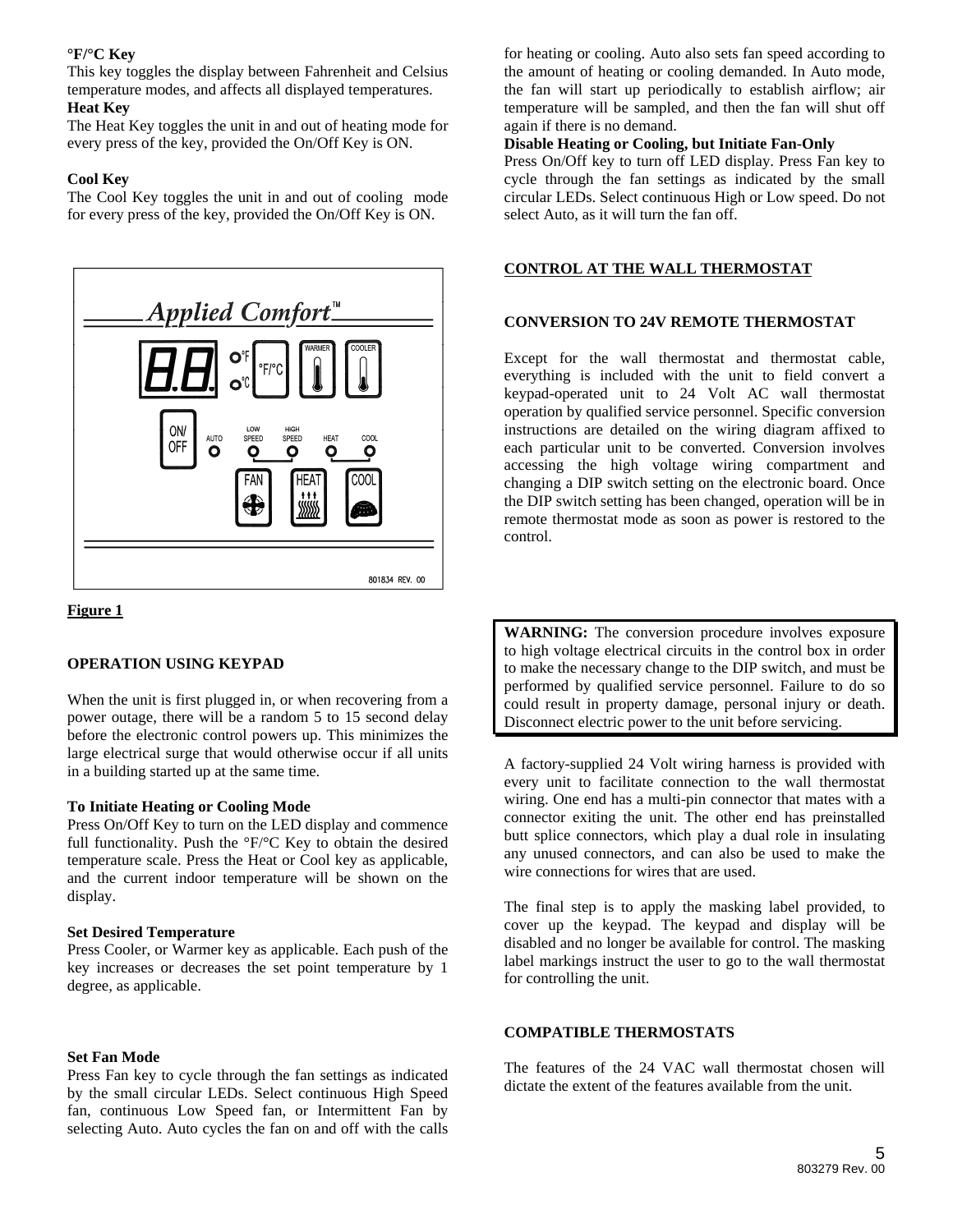### **Electric Heat / Cool and Cooling-only**

The following thermostats in either manual or automatic changeover may be used:

- Single Stage Heat/Cool, Single Speed Fan
- Single Stage Heat/Cool, Two Speed Fan

Note: For full functional capability, the thermostat selection must be verified to ensure its control logic will always energize a Fan output (G) as well as the heating output (W) on a call for heat – otherwise known as an "Electric Heat Type Thermostat". If the thermostat to be used has a "W" output only on a call for heat, consult the specific wiring diagram affixed to the chassis control box for the remedial around instructions.

The thermostats listed above can have single speed or two speed fan control.

The wiring diagrams affixed to the units will guide the specific connection strategies for the particular thermostats used.

## **THERMOSTAT LOCATION:**

Proper functioning of the thermostat depends on accurate room temperature sensing. Be conscious of locating the thermostat where temperatures near the thermostat are not representative of room temperature. For example, do not install the thermostat where it is subjected to direct sunlight, other sources of heat, or to cold drafts, including air discharged from a supply air register. A common error is forgetting to seal the hole in the wall where the thermostat cable passes through, directly behind the thermostat body. Air bleeding from behind the wall can drastically affect the temperature sensed by the thermostat.

# **REMOTE THERMOSTAT OPERATION**

When the unit is first plugged in, or when recovering from a power outage, there will be a random 5 to 15 second delay before the electronic control powers up. The keypad will be totally disabled once the DIP switch has been set for remote mode. The unit will obey the commands from the thermostat only.

The thermostat will automatically maintain the temperature in the room, based on the setting pre-set by the user. If the thermostat has only single fan speed capability, a decision will need to be made as to whether the fan will always run in high speed or low speed, and then the appropriate fan speed wiring connection can be made a the unit.

All the internal control features of the electronic board remain active, except for keyboard and display interface functions and room temperature sampling. Room temperature is detected at the location of the wall thermostat,

and is usually a much more accurate representation of bulk room temperature. The thermostat used may have advanced features beyond the basic functions described below. Consult your thermostat Installation and Operating Instructions for further information.

In addition to controlling room temperature, the room thermostat is also used to select whether the unit is to be in heating mode, or cooling mode, or in automatic changeover between the modes. It also determines whether the system is to be ON or OFF, and whether the fan is to run continuously, or to cycle with heating or cooling demand.



Once a comfortable temperature setting is established, no other adjustments are necessary, except for fan speed, which may or may not be adjustable on your particular thermostat.

**CAUTION**: One side of the unit's 24-volt control system is grounded. When wiring the thermostat, care must be taken not to ground the wires, or drive a nail through the thermostat wire bundle, thereby potentially burning out the transformer.

| Heat | Sets the unit into heating mode.    |  |  |
|------|-------------------------------------|--|--|
|      | Initiates heating when room         |  |  |
|      | temperature falls below set point.  |  |  |
| Off  | Disables heating and cooling modes, |  |  |
|      | but allows control of fan.          |  |  |
| Cool | Sets the unit into cooling mode.    |  |  |
|      | Initiates cooling when room         |  |  |
|      | temperature rises above set point.  |  |  |
| Auto | Found on automatic change over      |  |  |

**WALL THERMOSTAT OPERATION**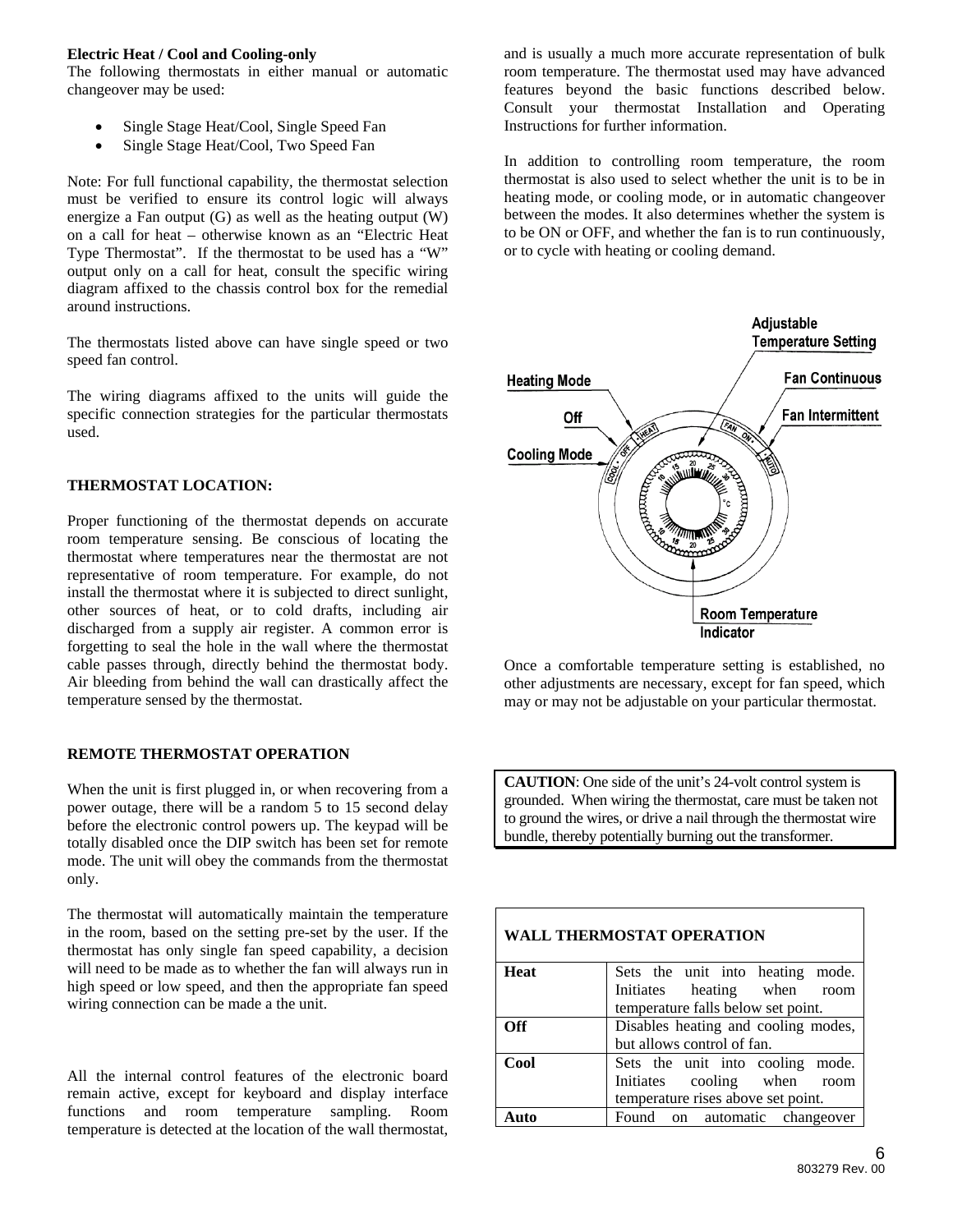| (not shown)     | thermostats only. Allows the            |  |  |  |
|-----------------|-----------------------------------------|--|--|--|
|                 | thermostat to decide whether it should  |  |  |  |
|                 | be in the heating or cooling mode.      |  |  |  |
|                 | Usually a $4 \tFo$ differential or      |  |  |  |
|                 | "deadband" will exist between           |  |  |  |
|                 | heating and cooling set points to       |  |  |  |
|                 | prevent inadvertent rapid switching     |  |  |  |
|                 | between modes.                          |  |  |  |
| Temperature     | Establishes the "set point", or desired |  |  |  |
| <b>Setting</b>  | room temperature.                       |  |  |  |
| <b>Fan On</b>   | Synonymous with "Fan Continuous".       |  |  |  |
|                 | Fan will continue to run after the      |  |  |  |
|                 | heating and cooling function has        |  |  |  |
|                 | cycled off. Fan will continue to run    |  |  |  |
|                 | even when mode switch is in Off         |  |  |  |
|                 | position.                               |  |  |  |
| <b>Fan Auto</b> | Synonymous with "Fan Intermittent".     |  |  |  |
|                 | Fan will cycle on and off with the      |  |  |  |
|                 | heating cycle or cooling cycle, and     |  |  |  |
|                 | will not operate between cycles.        |  |  |  |

#### **ADDITIONAL FEATURES:**

Some additional features of the Electronic Control units are as follows:

#### **Room Freeze Protection**

This feature is enabled when the unit is shipped from the factory. The feature can be disabled by qualified service personnel. If power is available to the unit, and regardless of whether it is turned ON or OFF, the unit will automatically supply heat to the room with the fan running at low fan speed if the room temperature falls to 55°F. The heat will turn off when the room temperature reaches 60°F. For the feature to work, the unit must be configured with a heat source, whether it be electric heater, heat pump with electric heat, or hydronic (hot water would need to be standing by). The feature is enabled whether the unit is configured for keypad or remote thermostat.

#### **Compressor Short-Cycle Protection**

If the electronic control shuts the compressor down for any reason, a 3 minute time delay will elapse before the compressor is allowed to re-start. This prevents compressor overload during re-start due to unequal system refrigerant pressures.

#### **Indoor Coil Freeze Protection**

Control of frost on the evaporator coil due to low indoor loads, or cold outdoor ambient temperatures, is provided. The protection remains active when the unit is OFF, for either keypad or remote thermostat application, as long as the unit is plugged in, power is available, and a heat source is configured in the unit and is working.

#### **Low Outdoor Temperature Lock-out**

If the outdoor temperature is too low for proper compressor operation, cooling operation will be suspended. Similarly, heat pump heating operation will cease and the unit will

automatically switch over to electric heating mode until the outdoor temperature rises to an acceptable point, depending upon the application.

#### **Indoor Temperature Limiting (Keypad Control Only)**

Using the keypad control and display, high and low temperature limits can be established to prevent the user from entering set point temperatures colder or warmer than what the property manager or hotel operator may desire. The temperature limit choices are as follows:

| <b>Configuration Code</b> | Low Limit $(^{\circ}F)$ | High Limit $(^{\circ}F)$ |
|---------------------------|-------------------------|--------------------------|
| R <sub>1</sub>            | 63                      | 86                       |
| R <sub>2</sub>            | 65                      | 86                       |
| R <sub>3</sub>            | 65                      | 90                       |
| R <sub>4</sub>            |                         | 88                       |
| R <sub>5</sub>            | 67                      | 92                       |
| R <sub>6</sub>            | 69                      | 90                       |
| R7                        | 69                      | 72                       |

The procedure to set the limits is as follows:

Depress the On/Off key, the  $\rm{^{\circ}F/^{\circ}C}$  key, and the Warmer key simultaneously for 5 seconds to enter the limit setup mode. The Warmer and Cooler keys will scroll through the Rvalues indicated in the above table. Once the desired R-value has been obtained on the display, press the On/Off key to accept the change, and then press it again to effect the change and restore the normal display.

#### **ELECTROMECHANICAL DIAL CONTROLS**

Room temperature is controlled on both heating and cooling by the temperature control knob. Clockwise rotation decreases the temperature in the room. Counter-clockwise rotation decreases the temperature in the room.

Rotate the "Temperature" dial a small amount at a time in the direction that you wish the temperature to go. Moving the dial more than ½" at a time may over-compensate leading to an extreme hot or cold situation. Once a comfortable setting is determined and set, no other adjustments are necessary.

Over-adjusting the thermostat will not increase the rate at which the unit will heat or cool the space; it is merely an onoff switch that responds to temperature.

Fan speeds in heating and cooling operation are controlled by a "Fan Speed" knob. Rotate the knob to the right of "0" for cooling operation, and to the left of "0" for heating operation. Rotation of the knob changes fan speed as follows:

 $3 =$  High Speed  $2 =$  Low Speed  $1 =$  Low Speed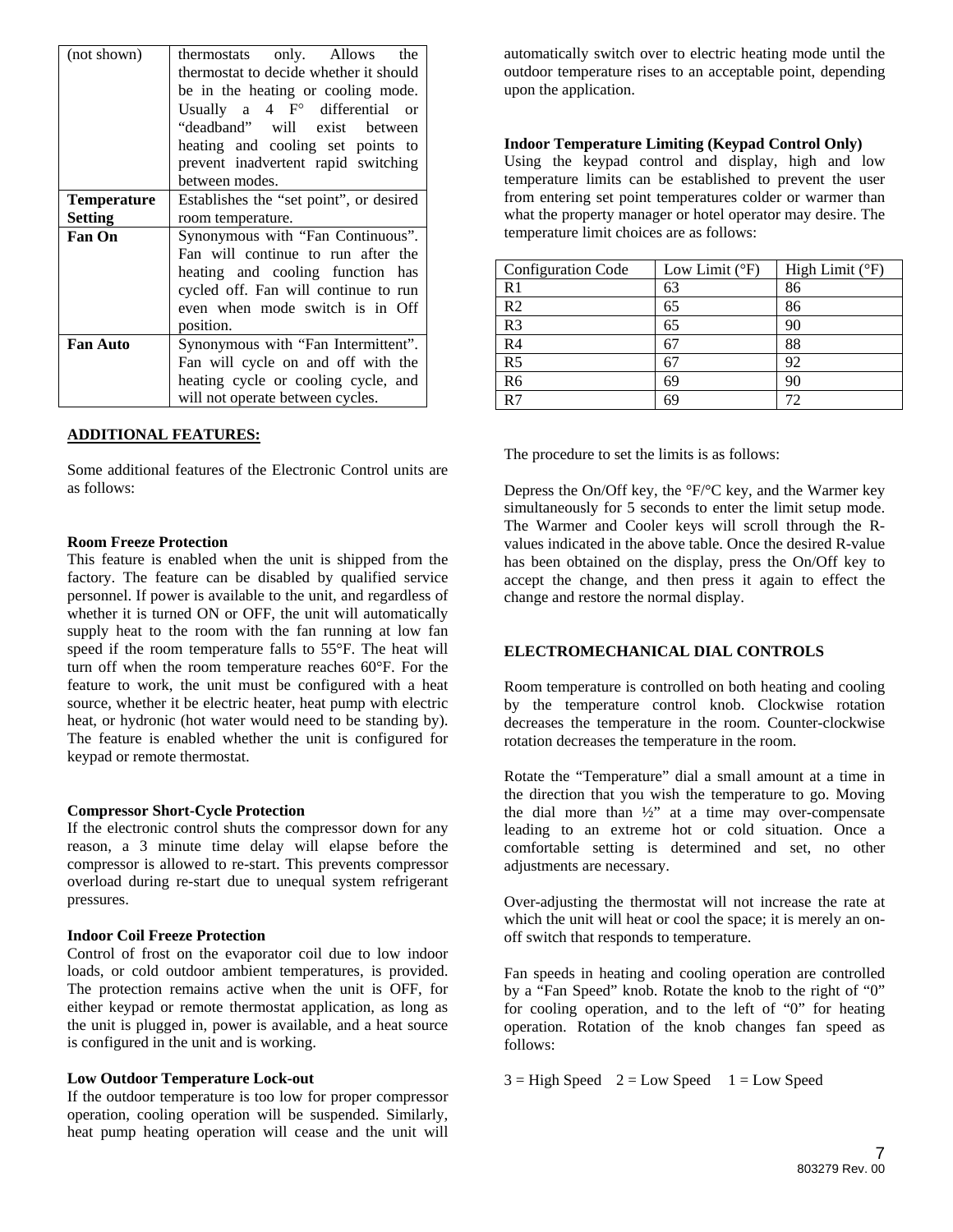**ATTENTION:** When operating in cooling mode, if the compressor is shut off by rotation of the "Temperture" or "Fan Speed" dial, then wait for 3 minutes before re-starting the compressor.





# **Thermostat Temperature Limiting Feature**



The purpose of temperature limiting is to allow the property owner to control the maximum and minimum temperature that an end-user can obtain during operation of the unit, and can be an important energy saving feature. This is accomplished by limiting the thermostat knobs range of rotation between preset limits set by the property owner. The unit is shipped from the factory allowing a wide range of rotation. Altering the range of rotation is easily done.

Remove the thermostat knob by pulling it with sufficient force—DO NOT PRY. Turn the knob over and observe the plastic rib coming off the side of the knob stern. The rib is designed to engage limiting stop screws that can be arranged to limit the maximum and minimum set-point temperatures for the thermostat. On the dial plate, just below the thermostat shaft you will notice two Phillips head screws (with washers) in "Standard Position" (see Fig. 1). This allows a wide range of thermostat rotation, representing a range of temperatures between approximately 18°C and 29°C (65ºF and 85ºF). The left screw in Standard Position can be removed and re-inserted in four alternate holes moving in a clockwise direction in order to reduce the maximum allowable set-point temperature for heating. Similarly, the right screw can be relocated in four alternate

holes moving in a counter-clockwise direction to increase the minimum allowable set-point for cooling. Moving to the next screw location alters the set point limit by about 1.4ºC (2.5ºF) (see Fig 2).

For example, moving the left screw clockwise 4 positions over from Standard Position limits the maximum heating set-point temperature to  $29.4^{\circ}\text{C} - (4 \times 1.4^{\circ}\text{C}) = 23.8^{\circ}\text{C}$  (85 $^{\circ}\text{F}$ )  $-$  (4 x 2.5°F) = 75°F). Similarly, moving the cooling setpoint right screw counter-clockwise 2 positions over from Standard Position limits the minimum temperature to 18.3ºC  $+$  (2 x 1.4°C) = 21.1°C (65°F + (2 x 2.5°F) = 70°F). Therefore in this example roughly speaking, the end user cannot heat the room to greater than 23.9°C (75ºF) nor cool the room to less than  $21.1^{\circ}$ C (70°F) .Experimentation may be necessary to obtain a desirable setting. Keep in mind that the actual thermostat temperature sensing occurs at the sensing bulb in the return air stream, sensing air being pulled in through the bottom of the front panel near the floor.

NOTE : IF THE ROOM TEMPERATURE IS STILL NOT SATISFACTORY AT THE COOLEST THERMOSTAT SETTING, THEN COMPLETELY REMOVE THE RIGHT HAND LIMITING STOP SCREW.

Before reinstalling the knob, manually turn the thermostat shaft so that the rib under the knob will locate in between the stop screws once the knob is installed. Failure to follow this step will yield an unintended temperature range.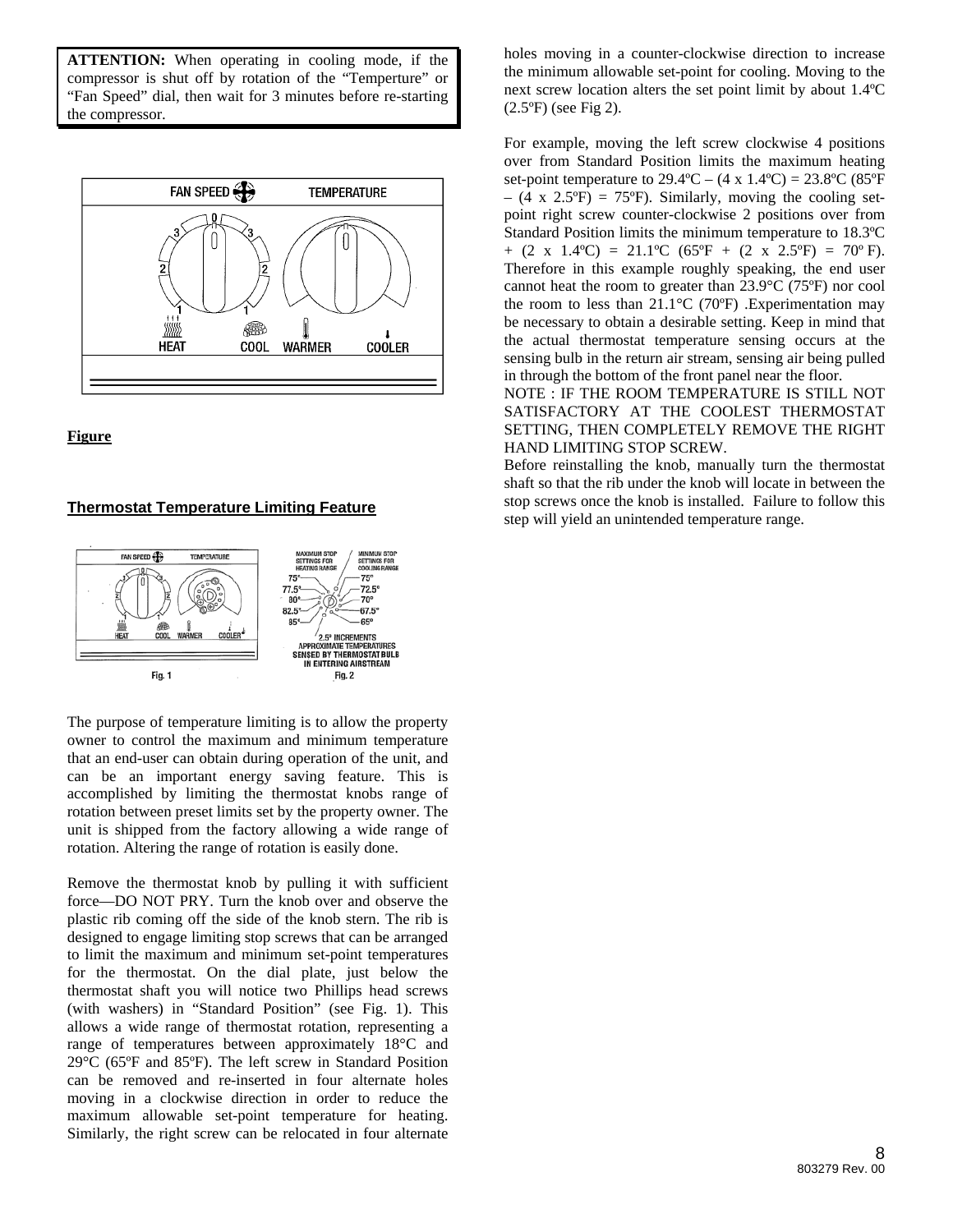# **TROUBLESHOOTING GUIDE**

| SYMPTOM           | <b>CAUSE</b>                                                                                                          | <b>CHECK/CORRECTION</b>                                                                                                                                                                                                                                                                              |
|-------------------|-----------------------------------------------------------------------------------------------------------------------|------------------------------------------------------------------------------------------------------------------------------------------------------------------------------------------------------------------------------------------------------------------------------------------------------|
|                   | System switch set to OFF or HEAT<br>on wall thermostat (remote thermostat<br>units only)                              | Switch to COOLING or AUTO                                                                                                                                                                                                                                                                            |
|                   | System set to OFF at Keypad                                                                                           | Press On/Off key to turn unit ON, then press the COOL Key.                                                                                                                                                                                                                                           |
|                   | System set to HEAT at Keypad                                                                                          | Press the COOL Key.                                                                                                                                                                                                                                                                                  |
|                   | Faulty thermostat (remote thermostat<br>units only).                                                                  | Test and replace if necessary.                                                                                                                                                                                                                                                                       |
|                   | Fuse or circuit breaker tripped.                                                                                      | Replace or reset as necessary.                                                                                                                                                                                                                                                                       |
|                   | No power to unit.                                                                                                     | Have Qualified service personnel wire unit.                                                                                                                                                                                                                                                          |
| <b>No Cooling</b> | Defective keypad, display, or main<br>board.                                                                          | Contact qualified service personnel.                                                                                                                                                                                                                                                                 |
|                   | DIP switch improperly set on<br>electronic board.                                                                     | Contact qualified service personnel. Review specific wiring<br>diagram.                                                                                                                                                                                                                              |
|                   | Indoor room temperature is below set<br>point.                                                                        | If comfort is not yet achieved, lower the thermostat setting (if using<br>a remote thermostat), or depress the COOLER key on the keypad<br>(in non-remote), as applicable.                                                                                                                           |
|                   | Outdoor temperature too low                                                                                           | Unit is outside range of operation. Outdoor temperature must warm<br>up before cooling operation can resume.                                                                                                                                                                                         |
|                   |                                                                                                                       |                                                                                                                                                                                                                                                                                                      |
|                   | System switch set OFF on wall<br>thermostat (remote thermostat units<br>only)                                         | Switch to HEATING or AUTO                                                                                                                                                                                                                                                                            |
|                   | System set to OFF at Keypad                                                                                           | Press On/Off key to turn unit ON, then press the HEAT Key.                                                                                                                                                                                                                                           |
|                   | Faulty thermostat (remote thermostat<br>units only).                                                                  | Test and replace if necessary.                                                                                                                                                                                                                                                                       |
|                   | Fuse or circuit breaker tripped.                                                                                      | Replace or reset as necessary.                                                                                                                                                                                                                                                                       |
|                   | No power to unit.                                                                                                     | Have Qualified service personnel wire unit.                                                                                                                                                                                                                                                          |
|                   | Defective keypad, display, or main<br>board.                                                                          | Contact qualified service personnel.                                                                                                                                                                                                                                                                 |
|                   | Indoor room temperature is above set<br>point.                                                                        | If comfort is not yet achieved, raise the thermostat setting (if using<br>a remote thermostat), or depress the WARMER key on the keypad<br>(for non-remote), as applicable.                                                                                                                          |
|                   | Defective heater.                                                                                                     | Contact qualified service personnel.                                                                                                                                                                                                                                                                 |
|                   | DIP switch improperly set on<br>electronic board.                                                                     | Contact qualified service personnel. Review specific wiring<br>diagram.                                                                                                                                                                                                                              |
|                   | One-shot thermal fuse is blown.                                                                                       | Contact qualified service personnel.                                                                                                                                                                                                                                                                 |
|                   | Automatic reset high limit control<br>will not reset.                                                                 | Contact qualified service personnel.                                                                                                                                                                                                                                                                 |
| <b>No Heating</b> | Applicable Aquatstat low voltage<br>wires not jumpered, as required, if no<br>aquastat is used (hydronic units only). | Review specific wiring diagram.                                                                                                                                                                                                                                                                      |
|                   | Defective aquastat (hydronic units<br>only).                                                                          | Replace as required.                                                                                                                                                                                                                                                                                 |
|                   | No hot water supply (hydronic units<br>only).                                                                         | Contact qualified service personnel.                                                                                                                                                                                                                                                                 |
|                   | DIP switch improperly set on<br>electronic board (hydronic units<br>only).                                            | Contact qualified service personnel. Review specific wiring<br>diagram for addressing "Normally Open" vs. "Normaly Closed"<br>Hydronic Valves.                                                                                                                                                       |
|                   | Broken, shorted, loose, or incorrect<br>wiring.                                                                       | Contact qualified service personnel.                                                                                                                                                                                                                                                                 |
|                   | Compressor is defective (heat pump<br>only)                                                                           | Remove front cover and locate the emergency heat switch. Switch<br>to EMERGENCY HEAT as directed by the label located adjacent<br>to the switch – this will activate the electric heater if there is a<br>heating demand. Contact qualified service personnel to deal with<br>the compressor repair. |
|                   | Compressor is defective (heat pump<br>only, remote thermostat only)                                                   | The wall thermostat may have an EMERGENCY HEAT setting.<br>Select this switch setting - this will activate the electric heater if<br>there is a heating demand. Contact qualified service personnel to<br>deal with the compressor repair.                                                           |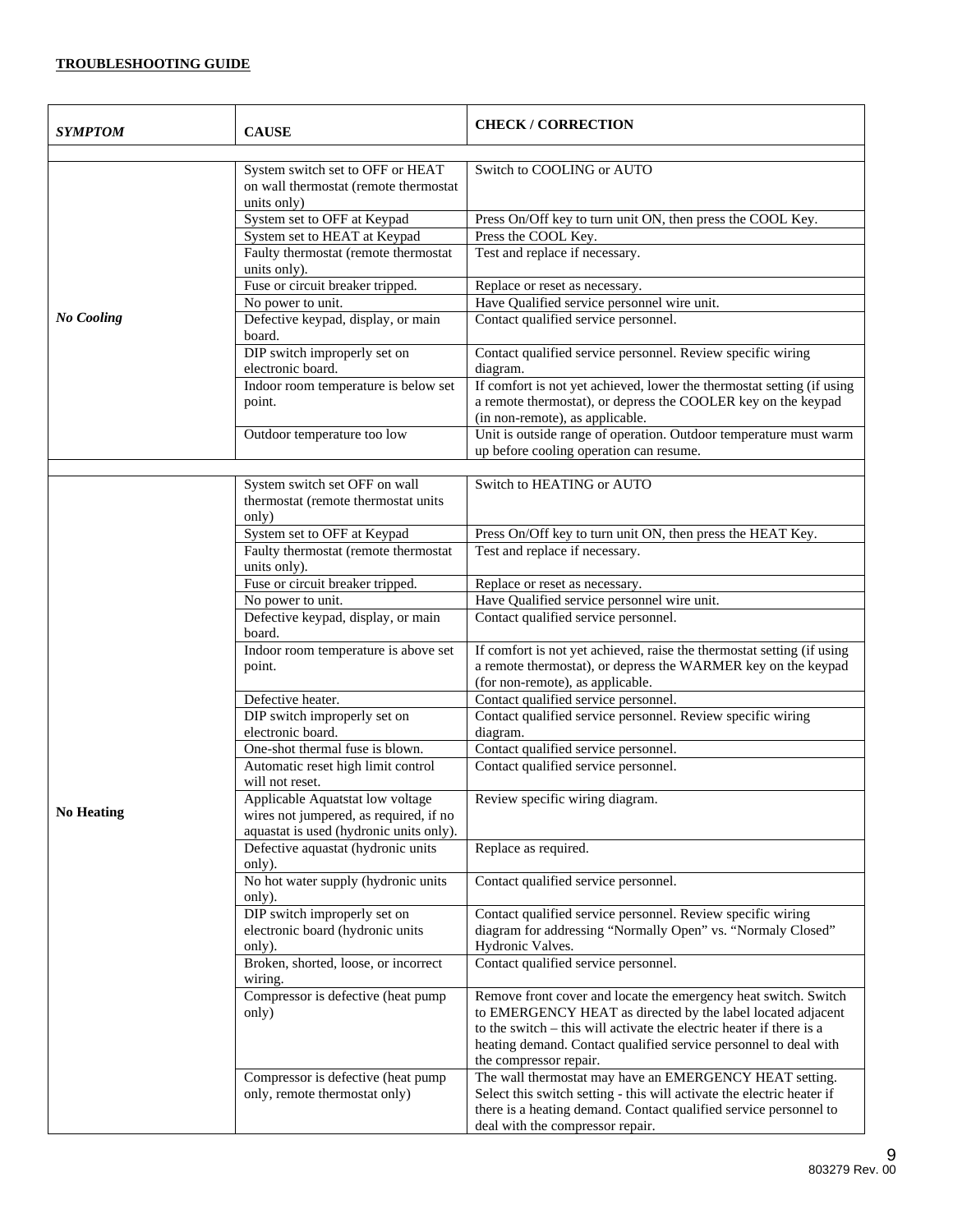|                                                            | System switch set to OFF on wall<br>thermostat (remote thermostat units<br>only) | Switch to LOW FAN, HIGH FAN, or FAN ON, as applicable.                                                                                                               |
|------------------------------------------------------------|----------------------------------------------------------------------------------|----------------------------------------------------------------------------------------------------------------------------------------------------------------------|
|                                                            | With system set to OFF on keypad,<br>Fan is set to AUTO at Keypad.               | Press FAN key to cycle through FAN LOW, FAN HIGH, and<br>AUTO. Select the fan setting as desired. FAN AUTO will keep the<br>fan off if the ON/OFF key is set to OFF. |
|                                                            | Defective fan motor                                                              | Contact qualified service personnel.                                                                                                                                 |
| <b>No Fan Operation</b>                                    | Faulty thermostat (remote thermostat<br>units only).                             | Test and replace if necessary.                                                                                                                                       |
|                                                            | Fuse or circuit breaker tripped.                                                 | Replace or reset as necessary.                                                                                                                                       |
|                                                            | No power to unit.                                                                | Have Qualified service personnel wire unit.                                                                                                                          |
|                                                            | Defective keypad, display, or main<br>board.                                     | Contact qualified service personnel.                                                                                                                                 |
|                                                            | Unwanted source of heating or                                                    | Eliminate the unwanted heating or cooling source or move the wall                                                                                                    |
|                                                            | cooling is near the wall thermostat                                              | thermostat. See if thermostat is too close to a supply air register.                                                                                                 |
|                                                            | causing the thermostat to sense a                                                | Seal the hole in the wall where the thermostat cable passes into the                                                                                                 |
|                                                            | temperature other than room                                                      | thermostat.                                                                                                                                                          |
| <b>Remote Thermostat does</b><br>not Properly Control Room | temperature (remote thermostat units<br>only).                                   |                                                                                                                                                                      |
| <b>Temperature, Causes Unit</b>                            | Wall thermostat body may be heating                                              | Relocate thermostat, provide shade for the thermostat, or just live                                                                                                  |
| to Run Continuously, or<br><b>Causes Abnormal Cycle</b>    | up due to impingement of direct<br>sunlight, at a certain time of day.           | with the problem if it occurs for only a short time during the day.                                                                                                  |
| <b>Times</b>                                               | Defective thermostat.                                                            | Test and replace if necessary.                                                                                                                                       |
|                                                            | DIP switch improperly set on                                                     | Contact qualified service personnel. Review specific wiring                                                                                                          |
|                                                            | electronic board.                                                                | diagram.                                                                                                                                                             |
|                                                            | Air seals in wall sleeve are worn out,                                           | Take whatever steps are necessary to correct chassis-to-sleeve                                                                                                       |
| Keypad controls do not                                     | or completely missing. This allows                                               | leakage. Contact qualified service personnel.                                                                                                                        |
| <b>Properly Control Room</b>                               | outdoor air to be blended with indoor                                            |                                                                                                                                                                      |
| Temperature, Causes Unit                                   | return air and the indoor temperature                                            |                                                                                                                                                                      |
| to Run Continuously, or                                    | probe detects the erroneous blended                                              |                                                                                                                                                                      |
| <b>Causes Abnormal Cycle</b>                               | temperature.                                                                     |                                                                                                                                                                      |
| <b>Times in Heating or Cooling</b>                         | Defective keypad, display, or main                                               | Contact qualified service personnel.                                                                                                                                 |
| Mode                                                       | board.                                                                           |                                                                                                                                                                      |
|                                                            | Restricted outdoor coil.                                                         | Check for dirt or other outdoor coil restriction. Clean as necessary.                                                                                                |
|                                                            | Recycling of outdoor air                                                         | Check for inadequate outdoor air installation clearances. Outdoor                                                                                                    |
|                                                            |                                                                                  | coil may not be sealed against outdoor grille causing hot discharge<br>air to be recirculated back into the condenser air intake. Contact                            |
|                                                            | Recycling or blockage of indoor air                                              | qualified service personnel to correct condition.<br>Ensure that curtains or other obstructions are not blocking the                                                 |
|                                                            | causing frosting of indoor coil.                                                 | indoor air inlet, indoor air outlet, or creating a pocket to short-                                                                                                  |
|                                                            | Frosting of indoor coil can cause                                                | circuiting indoor air from the outlet grille to the return air intake.                                                                                               |
|                                                            | compressor short-cycling.                                                        |                                                                                                                                                                      |
|                                                            | Dirty air filter.                                                                | Clean or replace                                                                                                                                                     |
|                                                            | Dirty evaporator coil.                                                           | Clean as necessary.                                                                                                                                                  |
| Compressor                                                 | Fan motor(s) operating intermittently,<br>rotating slowly, or not at all.        | Contact qualified service personnel.                                                                                                                                 |
| <b>Short-Cycles</b>                                        | Faulty thermostat (remote thermostat<br>units only).                             | Test and replace if necessary.                                                                                                                                       |
|                                                            | Indoor coil freezing.                                                            | See "Indoor Coil Frosts"                                                                                                                                             |
|                                                            | Indoor room temperature too cold.                                                | Compressor will cycle on and off at the command of indoor coil<br>frost control thermostat.                                                                          |
|                                                            | Outdoor temperature too cold.                                                    | Compressor is not intended to operate at cold outdoor temperatures.                                                                                                  |
|                                                            |                                                                                  |                                                                                                                                                                      |
|                                                            |                                                                                  | Compressor operation will be locked out until the outdoor                                                                                                            |
|                                                            |                                                                                  | temperature rises, or compressor will cycle on and off at the                                                                                                        |
|                                                            | Defective keypad, display, or main                                               | command of the frost control devices.<br>Contact qualified service personnel.                                                                                        |